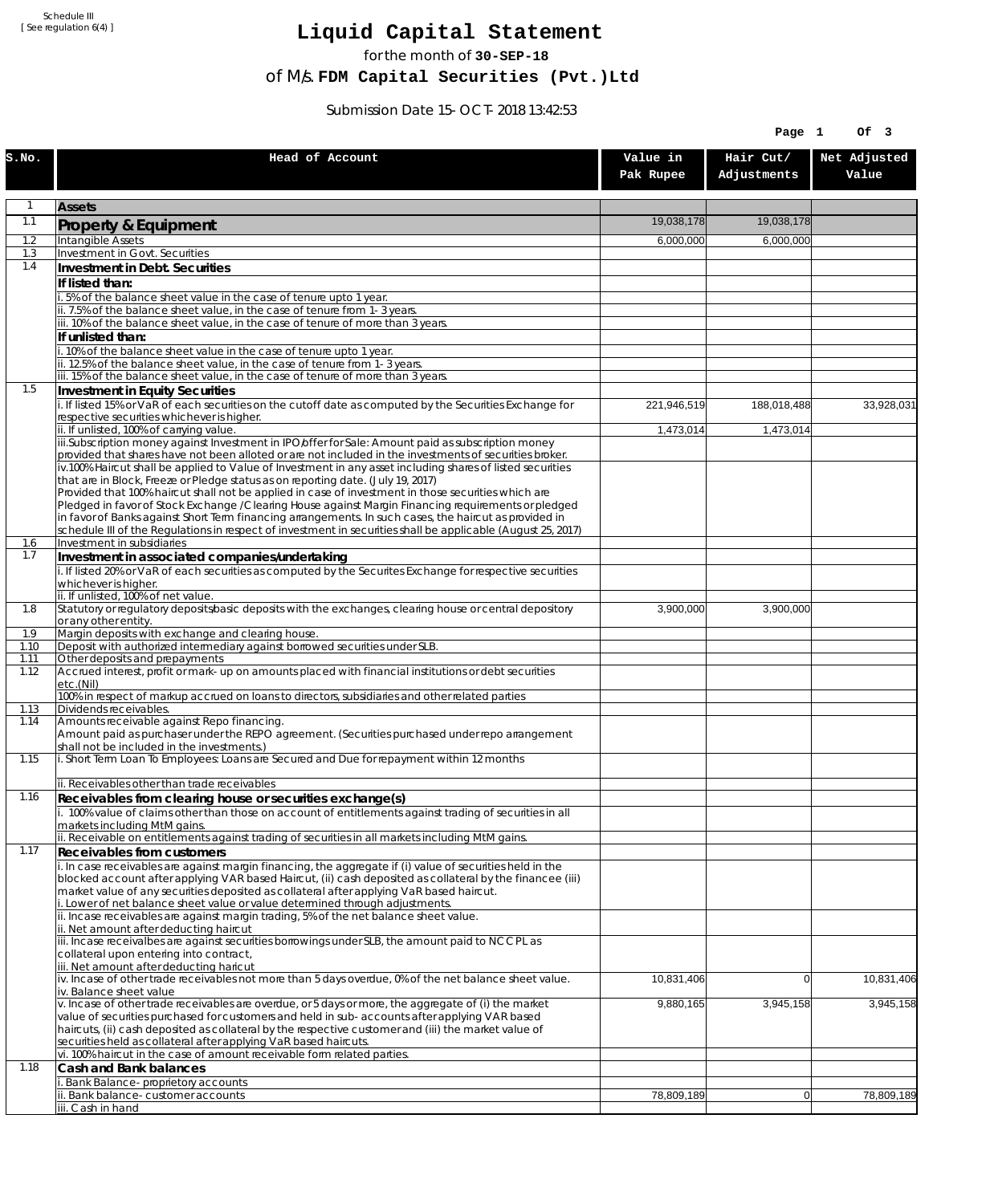Schedule III [ See regulation 6(4) ]

## **Liquid Capital Statement**

for the month of **30-SEP-18**

of M/s. **FDM Capital Securities (Pvt.)Ltd**

Submission Date 15-OCT-2018 13:42:53

|          |                                                                                                                                                                                                                                                                                                                                                                                                                                                                                                                                                                                                                                                                                                                                                                                                              |                       | Page 2                   | Of 3                  |
|----------|--------------------------------------------------------------------------------------------------------------------------------------------------------------------------------------------------------------------------------------------------------------------------------------------------------------------------------------------------------------------------------------------------------------------------------------------------------------------------------------------------------------------------------------------------------------------------------------------------------------------------------------------------------------------------------------------------------------------------------------------------------------------------------------------------------------|-----------------------|--------------------------|-----------------------|
| S.No.    | Head of Account                                                                                                                                                                                                                                                                                                                                                                                                                                                                                                                                                                                                                                                                                                                                                                                              | Value in<br>Pak Rupee | Hair Cut/<br>Adjustments | Net Adjusted<br>Value |
| 1.19     | Total Assets                                                                                                                                                                                                                                                                                                                                                                                                                                                                                                                                                                                                                                                                                                                                                                                                 | 351,878,471           | 222,374,838              | 127,513,784           |
| 2        | Liabilities                                                                                                                                                                                                                                                                                                                                                                                                                                                                                                                                                                                                                                                                                                                                                                                                  |                       |                          |                       |
| 2.1      | Trade Payables                                                                                                                                                                                                                                                                                                                                                                                                                                                                                                                                                                                                                                                                                                                                                                                               |                       |                          |                       |
|          | Payable to exchanges and clearing house                                                                                                                                                                                                                                                                                                                                                                                                                                                                                                                                                                                                                                                                                                                                                                      |                       |                          |                       |
|          | ii. Payable against leveraged market products<br>iii. Payable to customers                                                                                                                                                                                                                                                                                                                                                                                                                                                                                                                                                                                                                                                                                                                                   | 78,368,158            | $\overline{0}$           | 78.368.158            |
| 2.2      | <b>Current Liabilities</b>                                                                                                                                                                                                                                                                                                                                                                                                                                                                                                                                                                                                                                                                                                                                                                                   |                       |                          |                       |
|          | Statutory and regulatory dues                                                                                                                                                                                                                                                                                                                                                                                                                                                                                                                                                                                                                                                                                                                                                                                |                       |                          |                       |
|          | ii. Accruals and other payables<br>iii. Short-term borrowings                                                                                                                                                                                                                                                                                                                                                                                                                                                                                                                                                                                                                                                                                                                                                | $\overline{0}$        | $\overline{0}$           |                       |
|          | iv. Current portion of subordinated loans                                                                                                                                                                                                                                                                                                                                                                                                                                                                                                                                                                                                                                                                                                                                                                    |                       |                          |                       |
|          | v. Current portion of long term liabilities                                                                                                                                                                                                                                                                                                                                                                                                                                                                                                                                                                                                                                                                                                                                                                  |                       |                          |                       |
|          | vi. Deferred Liabilities<br>vii. Provision for bad debts                                                                                                                                                                                                                                                                                                                                                                                                                                                                                                                                                                                                                                                                                                                                                     |                       |                          |                       |
|          | viii. Provision for taxation                                                                                                                                                                                                                                                                                                                                                                                                                                                                                                                                                                                                                                                                                                                                                                                 |                       |                          |                       |
|          | ix. Other liabilities as per accounting principles and included in the financial statements                                                                                                                                                                                                                                                                                                                                                                                                                                                                                                                                                                                                                                                                                                                  |                       |                          |                       |
| 2.3      | <b>Non-Current Liabilities</b>                                                                                                                                                                                                                                                                                                                                                                                                                                                                                                                                                                                                                                                                                                                                                                               |                       |                          |                       |
|          | i. Long-Term financing<br>a. Long-Term financing obtained from financial instituion: Long term portion of financing obtained from                                                                                                                                                                                                                                                                                                                                                                                                                                                                                                                                                                                                                                                                            |                       |                          |                       |
|          | a financial institution including amount due against finance lease                                                                                                                                                                                                                                                                                                                                                                                                                                                                                                                                                                                                                                                                                                                                           |                       |                          |                       |
|          | b. Other long-term financing                                                                                                                                                                                                                                                                                                                                                                                                                                                                                                                                                                                                                                                                                                                                                                                 | 2,500,000             | $\overline{0}$           | 2,500,000             |
|          | ii. Staff retirement benefits<br>iii. Advance against shares for Increase in Capital of Securities broker: 100% haircut may be allowed in                                                                                                                                                                                                                                                                                                                                                                                                                                                                                                                                                                                                                                                                    |                       |                          |                       |
|          | respect of advance against shares if:                                                                                                                                                                                                                                                                                                                                                                                                                                                                                                                                                                                                                                                                                                                                                                        |                       |                          |                       |
|          | a. The existing authorized share capital allows the proposed enhanced share capital<br>b. Boad of Directors of the company has approved the increase in capital                                                                                                                                                                                                                                                                                                                                                                                                                                                                                                                                                                                                                                              |                       |                          |                       |
|          | c. Relevant Regulatory approvals have been obtained                                                                                                                                                                                                                                                                                                                                                                                                                                                                                                                                                                                                                                                                                                                                                          |                       |                          |                       |
|          | d. There is no unreasonable delay in issue of shares against advance and all regulatory requirements                                                                                                                                                                                                                                                                                                                                                                                                                                                                                                                                                                                                                                                                                                         |                       |                          |                       |
|          | relating to the increase in paid up capital have been completed.<br>e. Auditor is satisfied that such advance is against the increase of capital.                                                                                                                                                                                                                                                                                                                                                                                                                                                                                                                                                                                                                                                            |                       |                          |                       |
|          | iv. Other liabilities as per accounting principles and included in the financial statements                                                                                                                                                                                                                                                                                                                                                                                                                                                                                                                                                                                                                                                                                                                  |                       |                          |                       |
| 2.4      | <b>Subordinated Loans</b>                                                                                                                                                                                                                                                                                                                                                                                                                                                                                                                                                                                                                                                                                                                                                                                    |                       |                          |                       |
|          | i. 100% of Subordinated loans which fulfill the conditions specified by SECP are allowed to be deducted:<br>The Schedule III provides that 100% haircut will be allowed against subordinated Loans which fulfill the<br>conditions specified by SECP. In this regard, following conditions are specified:<br>a. Loan agreement must be executed on stamp paper and must clearly reflect the amount to be repaid<br>after 12 months of reporting period<br>b. No haircut will be allowed against short term portion which is repayable within next 12 months.<br>c. In case of early repayment of loan, adjustment shall be made to the Liquid Capital and revised Liquid<br>Capital statement must be submitted to exchange.<br>ii. Subordinated loans which do not fulfill the conditions specified by SECP |                       |                          |                       |
|          |                                                                                                                                                                                                                                                                                                                                                                                                                                                                                                                                                                                                                                                                                                                                                                                                              |                       |                          |                       |
| 2.5<br>3 | <b>Total Liabilites</b>                                                                                                                                                                                                                                                                                                                                                                                                                                                                                                                                                                                                                                                                                                                                                                                      | 80,868,158            | $\overline{0}$           | 80,868,158            |
| 3.1      | Ranking Liabilities Relating to:<br>Concentration in Margin Financing                                                                                                                                                                                                                                                                                                                                                                                                                                                                                                                                                                                                                                                                                                                                        |                       |                          |                       |
|          | The amount calculated client-to- client basis by which any amount receivable from any of the                                                                                                                                                                                                                                                                                                                                                                                                                                                                                                                                                                                                                                                                                                                 |                       |                          |                       |
|          | financees exceed 10% of the aggregate of amounts receivable from total financees.                                                                                                                                                                                                                                                                                                                                                                                                                                                                                                                                                                                                                                                                                                                            |                       |                          |                       |
| 3.2      | Concentration in securites lending and borrowing                                                                                                                                                                                                                                                                                                                                                                                                                                                                                                                                                                                                                                                                                                                                                             |                       |                          |                       |
|          | The amount by which the aggregate of:<br>(i) Amount deposited by the borrower with NCCPL                                                                                                                                                                                                                                                                                                                                                                                                                                                                                                                                                                                                                                                                                                                     |                       |                          |                       |
|          | (Ii) Cash margins paid and                                                                                                                                                                                                                                                                                                                                                                                                                                                                                                                                                                                                                                                                                                                                                                                   |                       |                          |                       |
|          | (iii) The market value of securities pledged as margins exceed the 110% of the market value of shares                                                                                                                                                                                                                                                                                                                                                                                                                                                                                                                                                                                                                                                                                                        |                       |                          |                       |
| 3.3      | borrowed<br>Net underwriting Commitments                                                                                                                                                                                                                                                                                                                                                                                                                                                                                                                                                                                                                                                                                                                                                                     |                       |                          |                       |
|          | (a) in the case of right issuse : if the market value of securites is less than or equal to the subscription                                                                                                                                                                                                                                                                                                                                                                                                                                                                                                                                                                                                                                                                                                 |                       |                          |                       |
|          | price; the aggregate of:                                                                                                                                                                                                                                                                                                                                                                                                                                                                                                                                                                                                                                                                                                                                                                                     |                       |                          |                       |
|          | (i) the 50% of Haircut multiplied by the underwriting commitments and<br>(ii) the value by which the underwriting commitments exceeds the market price of the securities.                                                                                                                                                                                                                                                                                                                                                                                                                                                                                                                                                                                                                                    |                       |                          |                       |
|          | In the case of rights issuse where the market price of securities is greater than the subscription price, 5% of                                                                                                                                                                                                                                                                                                                                                                                                                                                                                                                                                                                                                                                                                              |                       |                          |                       |
|          | the Haircut multiplied by the net underwriting                                                                                                                                                                                                                                                                                                                                                                                                                                                                                                                                                                                                                                                                                                                                                               |                       |                          |                       |
| 3.4      | (b) in any other case: 12.5% of the net underwriting commitments<br>Negative equity of subsidiary                                                                                                                                                                                                                                                                                                                                                                                                                                                                                                                                                                                                                                                                                                            |                       |                          |                       |
|          | The amount by which the total assets of the subsidiary (excluding any amount due from the subsidiary)                                                                                                                                                                                                                                                                                                                                                                                                                                                                                                                                                                                                                                                                                                        |                       |                          |                       |
|          | exceed the total liabilities of the subsidiary                                                                                                                                                                                                                                                                                                                                                                                                                                                                                                                                                                                                                                                                                                                                                               |                       |                          |                       |
| 3.5      | Foreign exchange agreements and foreign currency positions                                                                                                                                                                                                                                                                                                                                                                                                                                                                                                                                                                                                                                                                                                                                                   |                       |                          |                       |
|          | 5% of the net position in foreign currency. Net position in foreign currency means the difference of total<br>assets denominated in foreign cuurency less total liabilities denominated in foreign currency                                                                                                                                                                                                                                                                                                                                                                                                                                                                                                                                                                                                  |                       |                          |                       |
| 3.6      | Amount Payable under REPO                                                                                                                                                                                                                                                                                                                                                                                                                                                                                                                                                                                                                                                                                                                                                                                    |                       |                          |                       |
| 3.7      | Repo adjustment                                                                                                                                                                                                                                                                                                                                                                                                                                                                                                                                                                                                                                                                                                                                                                                              |                       |                          |                       |